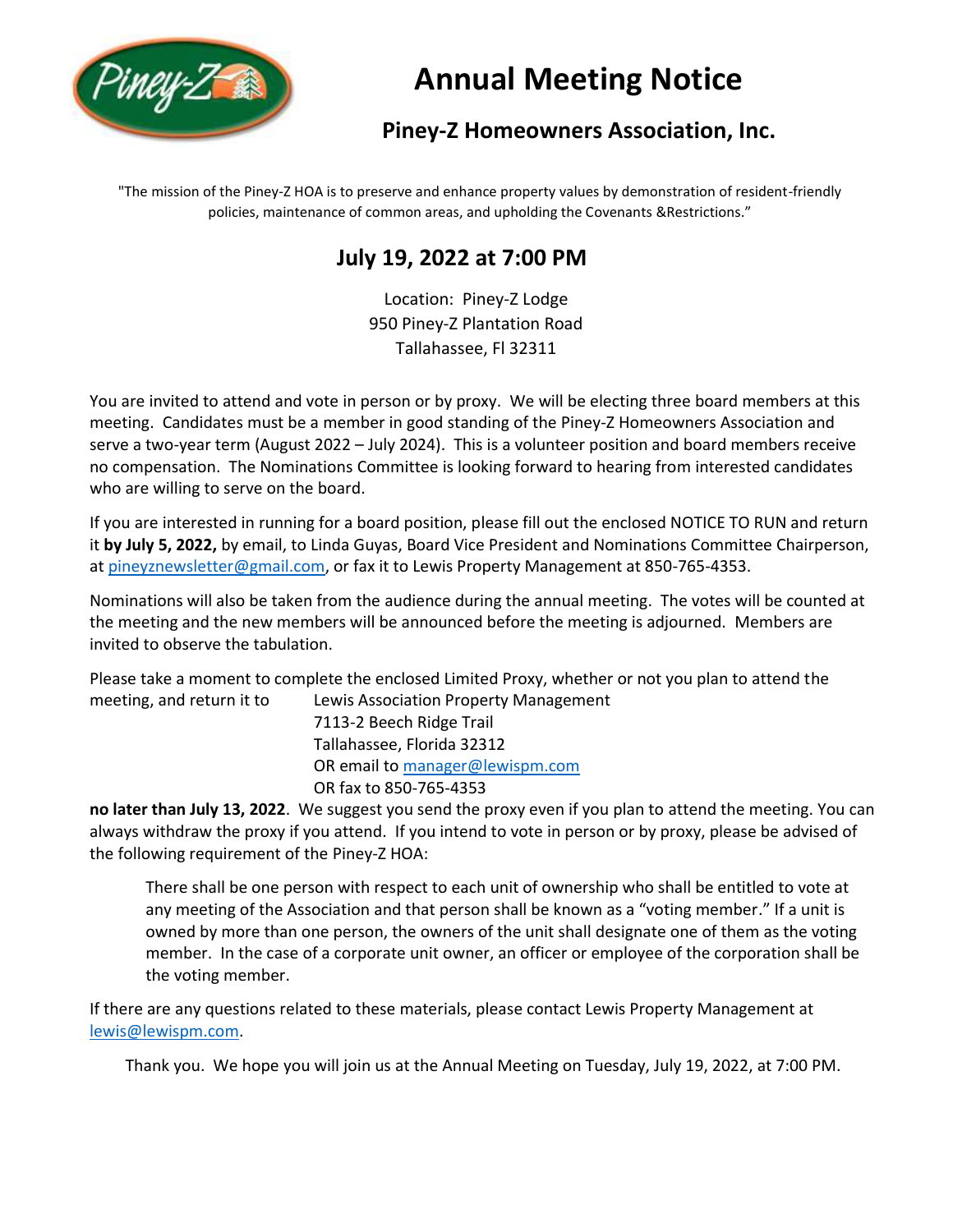

## **Limited Proxy**

If you are unable to vote for new board members of the Piney-Z HOA at the Annual Meeting on July 19, 2022, you may be represented by proxy. You may complete this form and return it by mail, fax, or email so that it reaches our office **no later than July 13, 2022**.

#### **I/We, the undersigned, being the owner(s) of the property located at**

do hereby appoint as proxy the person listed below to attend the Piney-Z Homeowners Association Annual Meeting to be held at the Piney-Z Lodge on July 19, 2022, at 7:00 PM, or any adjournment thereof, but no longer than 90 days after the date of the meeting indicated herein. This proxy can be revoked at any time at the pleasure of the undersigned.

Please check one of the current board members, listed below, or fill in any owner's name to whom you want to assign your proxy for the meeting.

#### **If you select someone not listed, it is IMPERATIVE that you be sure that person will attend this meeting or your proxy will not count.**

|                                                                                                                                                                         | Mike Gomez, President                                     | $\Box$ |  | Linda Guyas, Vice President    |  |  |  |
|-------------------------------------------------------------------------------------------------------------------------------------------------------------------------|-----------------------------------------------------------|--------|--|--------------------------------|--|--|--|
| $\Box$                                                                                                                                                                  | Russell Pfost, Secretary                                  |        |  | □ Cynthia Saginario, Treasurer |  |  |  |
|                                                                                                                                                                         | Eric Pratt, Committee Liaison                             |        |  | (Name of Proxy)                |  |  |  |
|                                                                                                                                                                         | <b>Owner Authorization:</b>                               |        |  |                                |  |  |  |
|                                                                                                                                                                         | Owner Name (Please Print)                                 |        |  | (Signature)                    |  |  |  |
|                                                                                                                                                                         | Owner Name (Please Print)                                 |        |  | (Signature)                    |  |  |  |
|                                                                                                                                                                         | Dated this __________ day of ______________________, 2022 |        |  |                                |  |  |  |
|                                                                                                                                                                         |                                                           |        |  |                                |  |  |  |
|                                                                                                                                                                         | Phone (Day): _________________________________            |        |  |                                |  |  |  |
| Mail to: Piney-Z HOA<br>c/o Lewis Association Property Management, LLC<br>7113-2 Beech Ridge Trail, Tallahassee, Fl 32312<br>FAX: 850-765-4353 Email: lewis@lewispm.com |                                                           |        |  |                                |  |  |  |